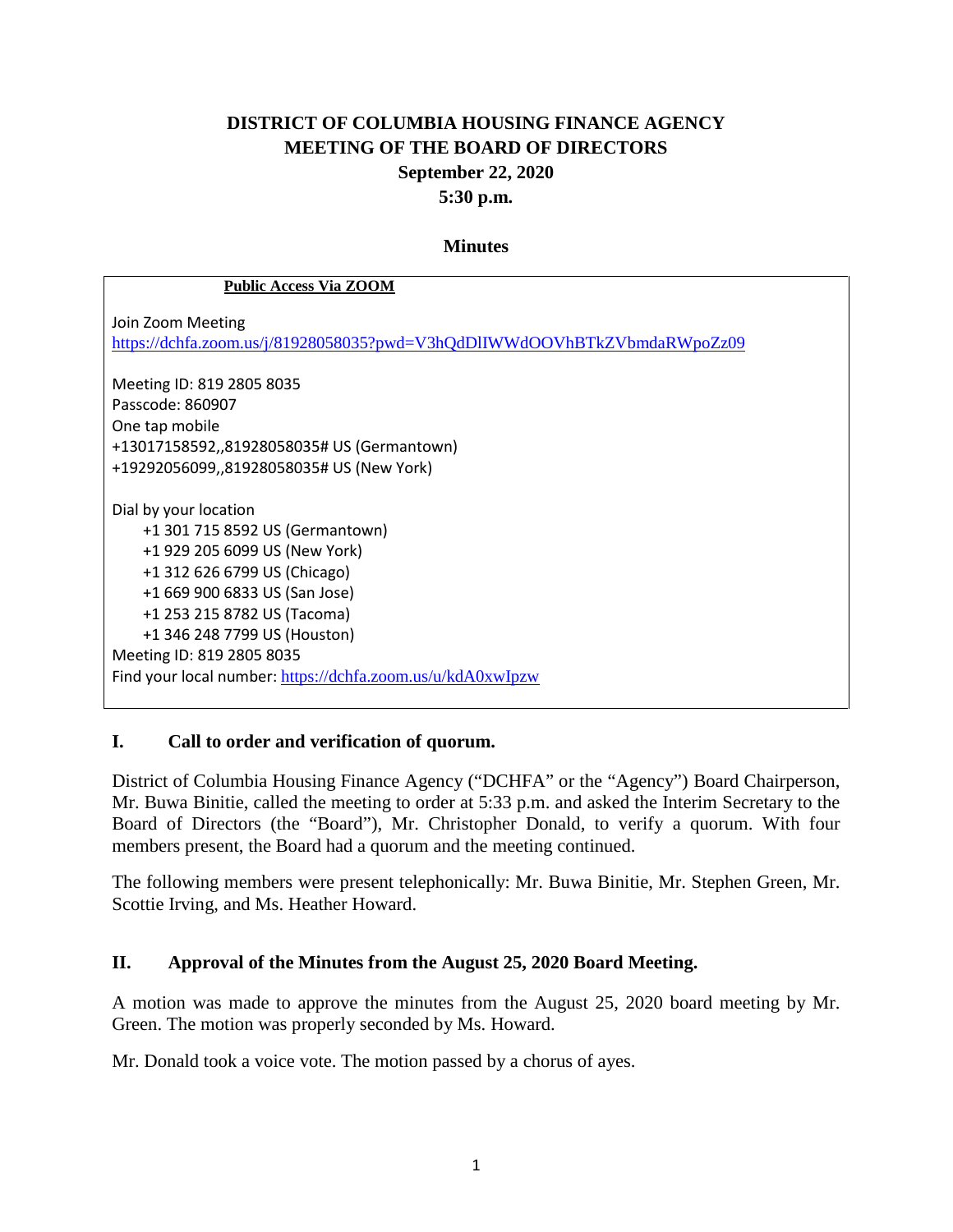### **III. Vote to close meeting to discuss the Agency's Fiscal Year 2021 Budget, Northwest One Phase 1, Savannah Apartments, and South Capitol – Additional Completion Bonds.**

(A) Pursuant to the District of Columbia Administrative Procedure Act, I will now call a vote to close the meeting in order to discuss **the Agency's Fiscal Year 2021 Budget** which includes matters regarding the employment and compensation of government appointees, employees, or officials because an open meeting would adversely affect the employment and compensation related issues affecting the Agency. (D.C. Code  $\S2-575(b)(10)$ ). An open meeting would adversely affect matters related to the Agency. (D.C. Code §2- 575(b)(2)).

(B) Pursuant to the District of Columbia Administrative Procedure Act, the Chairperson of the Board of Directors will call a vote to close the meeting in order to discuss, establish, or instruct the public body's staff or negotiating agents concerning the position to be taken in negotiating **Northwest One Phase 1, Savannah Apartments, and South Capitol – Additional Completion Bonds.** An open meeting would adversely affect matters related to the Agency. (D.C. Code  $\S2-575(b)(2)$ ).

Mr. Binitie called for a motion to close the meeting. Mr. Irving made a motion to close the meeting. The motion was properly seconded by Mr. Green. The motion passed by a chorus of ayes.

Discussion and vote on the Northwest One Phase 1 transaction was tabled.

The meeting was closed at 5:37 p.m. and re-opened at 7:24 p.m.

#### **IV. Consideration of DCHFA Resolution No. 2020-12 (G) for the approval of the Agency's Fiscal Year 2021 Budget.**

Mr. Steve Clinton, Agency Chief Financial Officer, presented the Fiscal Year 2021 Agency budget to the Board.

Mr. Clinton addressed key budget assumptions and stated that the fiscal year volume and multifamily volume is \$200 million, which is down substantially from last year. The single family budget is also estimated to be down \$50 million; those two numbers will impact DCHFA's revenues. On the expense side, the Agency has eight vacancies, and expects to fill six; two are on hold which also impacts the budget.

As Mr. Clinton noted, the Agency's volume will be lower, so the Agency's revenue will be \$7.7 million on the multifamily side in upfront fees. Conduit and other fees should be steady and the multifamily revenue is an estimated \$14.7 million. Single family revenue will be moderately down due to the decrease in volume, with an estimated revenue of \$1.7 million. Interest income, due to the low interest rate environment, is also going to be down from last year's budget.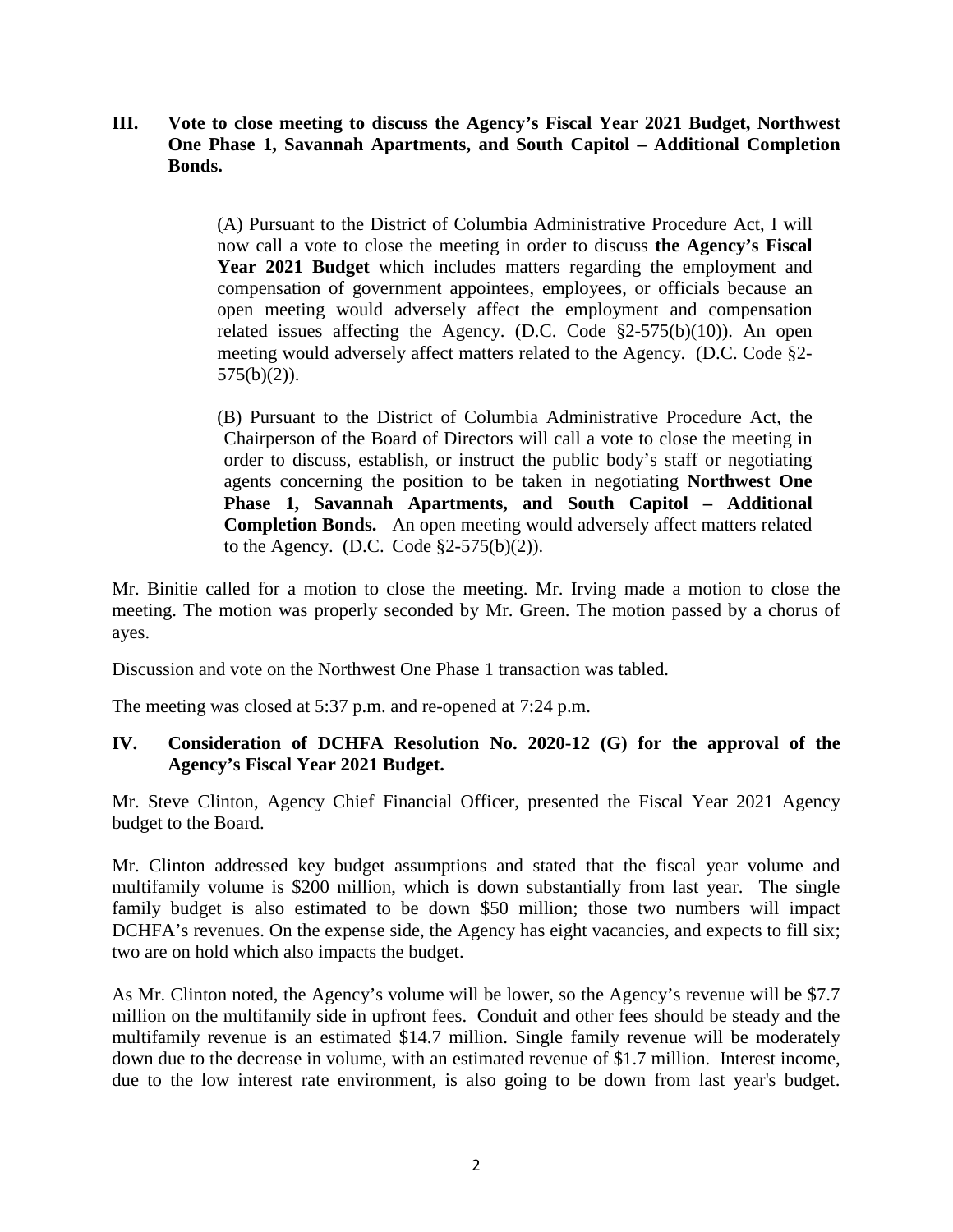Overall net revenue is down approximately \$2 million from last year's budget and approximately \$3 million from this year's actuals.

On the revenue side, the Agency is holding personnel and employee benefits relatively flat to slightly down. The notable increase from last year's budget to this year's budget is professional services, which is up more than one million dollars. This increase is largely related to the Agency's move-associated costs including the JLL contract that the Board previously approved, and relocation services of \$200,000. Additionally, the Agency is modestly increasing its financial advisor usage next year. The rest of the expenses are generally in line with last year's budget. The total expenses for Fiscal Year 2021 are \$13 million. The actual expenses in Fiscal Year 2020 are down from what was budgeted—this is related to the COVID-19 pandemic. As a result, the Agency's costs are down, and the Agency also has some unfilled vacancies that drove down actual numbers.

Mr. Clinton stated that the Fiscal Year 2021 budget change is mostly in professional services, he also noted that the Agency expects to spend a million dollars in capital expenditure, and some actual expense will be in 2021, however, it will be spread over three to five years.

Mr. Clinton concluded the presentation and opened the floor for questions.

There were no questions.

Mr. Binitie called for a vote to approve DCHFA Resolution No. 2020-12 (G) for the approval of the Agency's Fiscal Year 2021 Budget with the caveat that Agency staff send the Board detailed information regarding the FY 21 Agency budget categories.

Mr. Green made a motion on the resolution and Ms. Howard properly seconded the motion. Mr. Donald took a poll vote. The resolution was unanimously approved.

# **V. Consideration of DCHFA Final Bond Resolution No. 2020-22 for Savannah Apartments.**

Mr. Christopher Miller, Interim Vice President, Multifamily Neighborhood Lending & Investments ("MLNI"), presented the transaction to the Board. MLNI underwriting staff requests the approval of a final bond resolution from the DCHFA Board of Directors for the issuance of tax exempt bonds in an amount not to exceed \$13.1 million to finance a portion of the cost to acquire and rehabilitate 65 units at Savannah Apartments (the, "Project").

Savannah Apartments is a 65 unit apartment community consisting of 14 buildings built in 1947. The property's unit mix is comprised of 56 two bedroom and nine three bedroom units. The property is currently unrestricted, existing in a naturally occurring affordable housing in the Congress Heights neighborhood. The proposed project is a substantial rehabilitation of the property with onsite tenant relocation. The rehab will begin in buildings with the most vacancies, and tenants will be relocated to other vacant units throughout the property during the renovation period.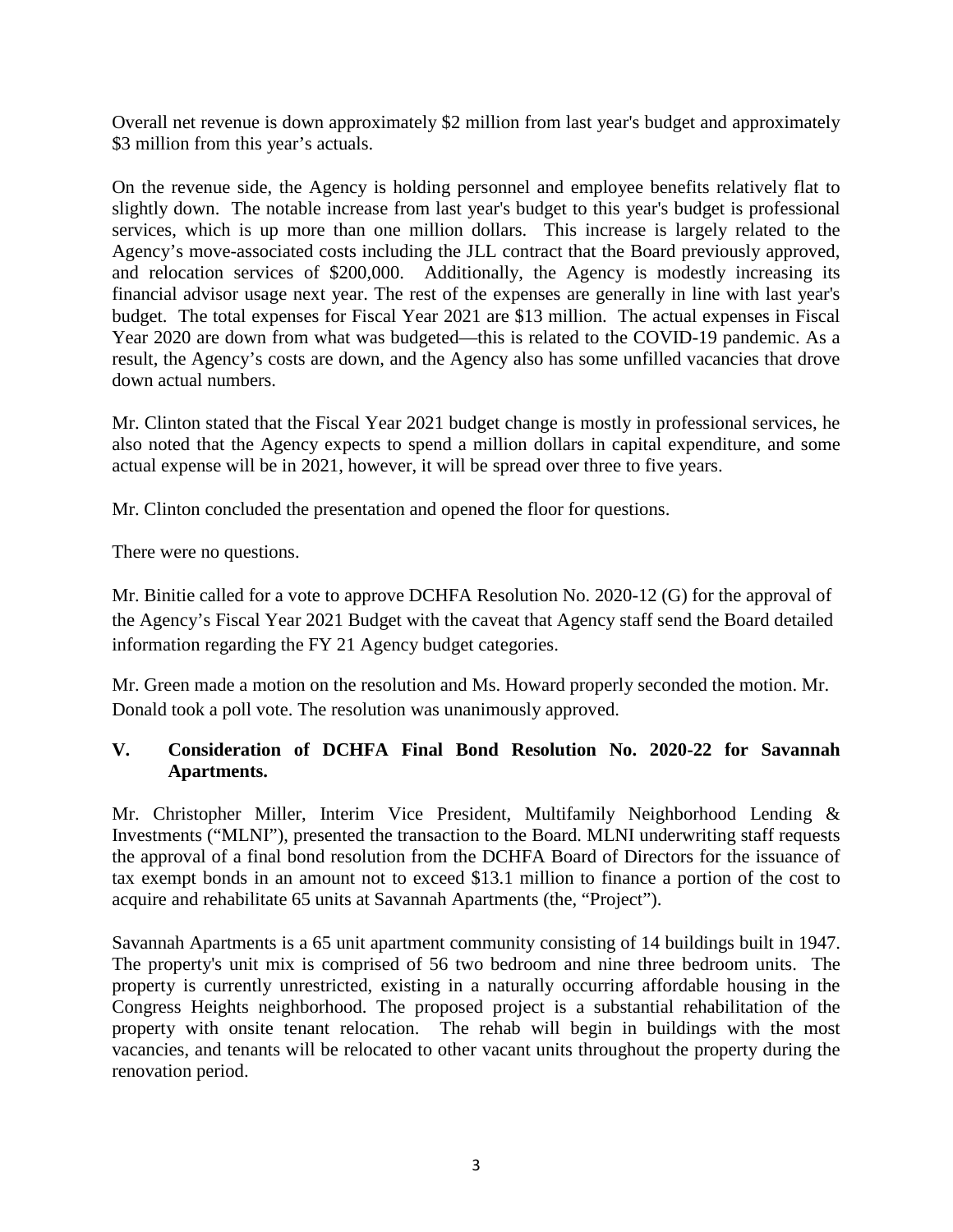The capital stack will consist of a Freddie TEL in the amount of \$4.57 million, \$9 million in Housing Production Trust Funds ("HPTF") from the District of Columbia Department of Housing and Community Development ("DHCD"), \$7 million in low income housing tax credits ("LIHTC") from Bank of America via Hudson Capital, \$1.3 million from the Douglas Community Land Trust, \$976,000 in deferred developer fee, \$551,000 in accrued interest from a DHCD acquisition loan, \$500,000 from the Share Fund, and \$681,000 in interim income since acquisition.

The total development cost is \$24.9 million, or \$384,000 per unit, inclusive of acquisition debt retainment, hard and soft costs, developer and financing fees, reserves and escrows. The remaining members of the development team consist of Hamel Builders as general contractor, Stoiber & Associates as architect, and Quantum as the property manager.

The effective gross income is underwritten to \$882,000 in year one based on a five percent vacancy. Annual operating expenses are projected at \$570,000, resulting in a Net Operating Income of \$312,000, which supports a permanent mortgage of \$4.57 million with a 1.22 debt service coverage ratio. Rent projections are in line with what is being achieved at comparable properties in the subject market area. Fifteen of the two bedroom units and two of three bedroom units are occupied by tenants subject to the District's Tenant Opportunity to Purchase Act ("TOPA") agreement and have below market rents.

The Project will be financed via the issuance of \$11.5 million via taxes and loans from the Agency. Freddie Mac will serves as the permanent lender via a Freddie TEL structure with Bank of America as the construction finance lender. Bank of America via Hudson Capitol is the LIHTC equity investor, and will pay one dollar per dollar credit. Total LIHTC equity contribution for the Project will be \$7 million.

The Project will enter into a sell-leaseback transaction of the land for the property with the Douglas Community Land Trust for \$1.3 million, with the lease term of 99 years and one 99 year renewal option. The ground lease will provide additional capital to the transaction while also permanently restricting the property to affordable housing in perpetuity. The developer will make a \$525,000 initial payment on the ground lease at closing, and will have a fixed annual payment of \$15,600, with a cash flow contingent three percent annual escalation. The developer will continue to own the improvements, and the land trust will have a right of first refusal subject to TOPA and other DC Government laws.

Mr. Miller concluded the presentation, opened the floor for questions and introduced Mr. Ed Pauls from the development team present on the Board meeting call.

Mr. Binitie asked Mr. Pauls to explain the land trust. Mr. Pauls responded stating that the land trust has netted the development team more capital for the project, net of the \$525,000 payment, it has contributed almost \$800,000 to the project. Mr. Pauls also added that the land trust leadership brings a lot to the table, to the property, and for the residents.

Mr. Binitie called for a vote to approve DCHFA Final Bond Resolution No. 2020-22 for Savannah Apartments. Mr. Green made a motion to approve the resolution; the motion was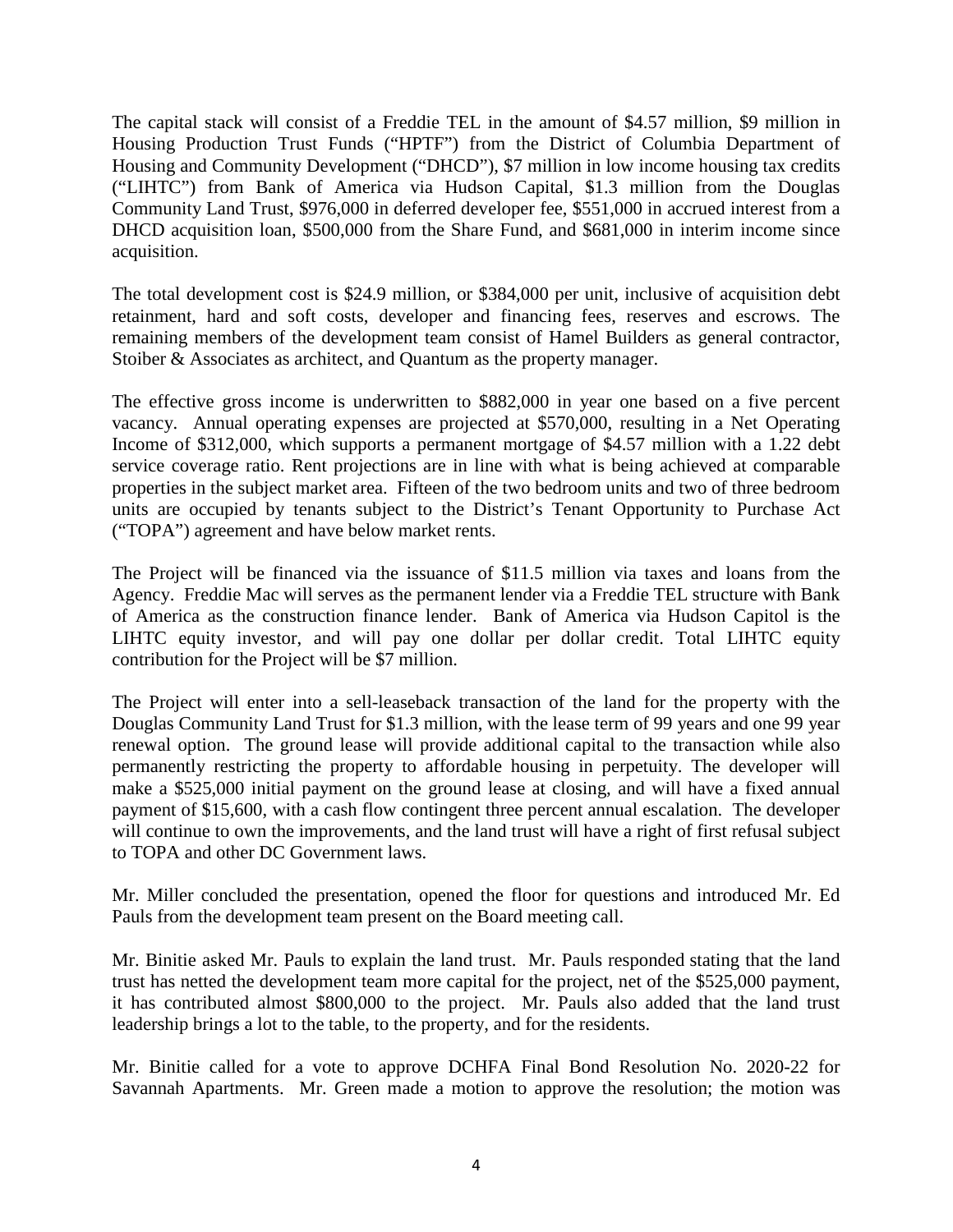properly seconded by Ms. Howard. Mr. Donald took a poll vote because the Agency is committing volume cap. The resolution was unanimously approved.

### **VI. Consideration of DCHFA Final Bond Resolution No. 2020-23 for South Capitol Multifamily Additional Completion Bonds.**

Mr. Christopher Miller, Interim Vice-President MLNI presented the transaction to the Board. The MLNI underwriting staff requests the approval of a Final Bond Resolution from the Agency's Board of Directors for the issuance of tax exempt bonds in an amount not to exceed \$7.2 million to finance increased costs of the South Capitol Multifamily transaction (the "Project").

The Agency issued multifamily housing mortgage revenue bonds series 2017 A and B in a total amount of \$30 million for the initial closing of the project in February 2017. Since the credit review by the Board on September 8, 2020, the Project received the first certificate of occupancy for the 139 units on September 10th, and began move-ins shortly thereafter. The certificate of occupancy for the balance of the units was submitted on September 15th, and is expected to be approved by mid-October.

The Agency's construction engineer was onsite since the project received the initial certificate of occupancy and observed tenants moving into the project. The Agency's estimate is that about 30 households have moved in. The sponsor will record a subordinate loan in an amount of \$6.9 million with a zero percent interest rate.

Mr. Miller concluded his presentation, opened the floor for questions, and introduced members of the development team present on the Board meeting call: Nick Bracco from Michaels Development.

There were no additional questions.

Mr. Binitie called for a vote to approve DCHFA Final Bond Resolution No. 2020-23 for South Capitol Multifamily Additional Completion Bonds. Mr. Irving made a motion to approve the resolution; the motion was properly seconded by Mr. Green. Mr. Donald took a poll vote because the Agency is committing volume cap. The resolution was unanimously approved.

# **VI. Other Business.**

There was no other business.

# **VII. Interim Executive Director's Report.**

Mr. Donald announced that Christopher Miller, Interim VP MLNI was leaving the Agency, Mr. Donald and the Board members provided well wishes.

# **VIII. Adjournment.**